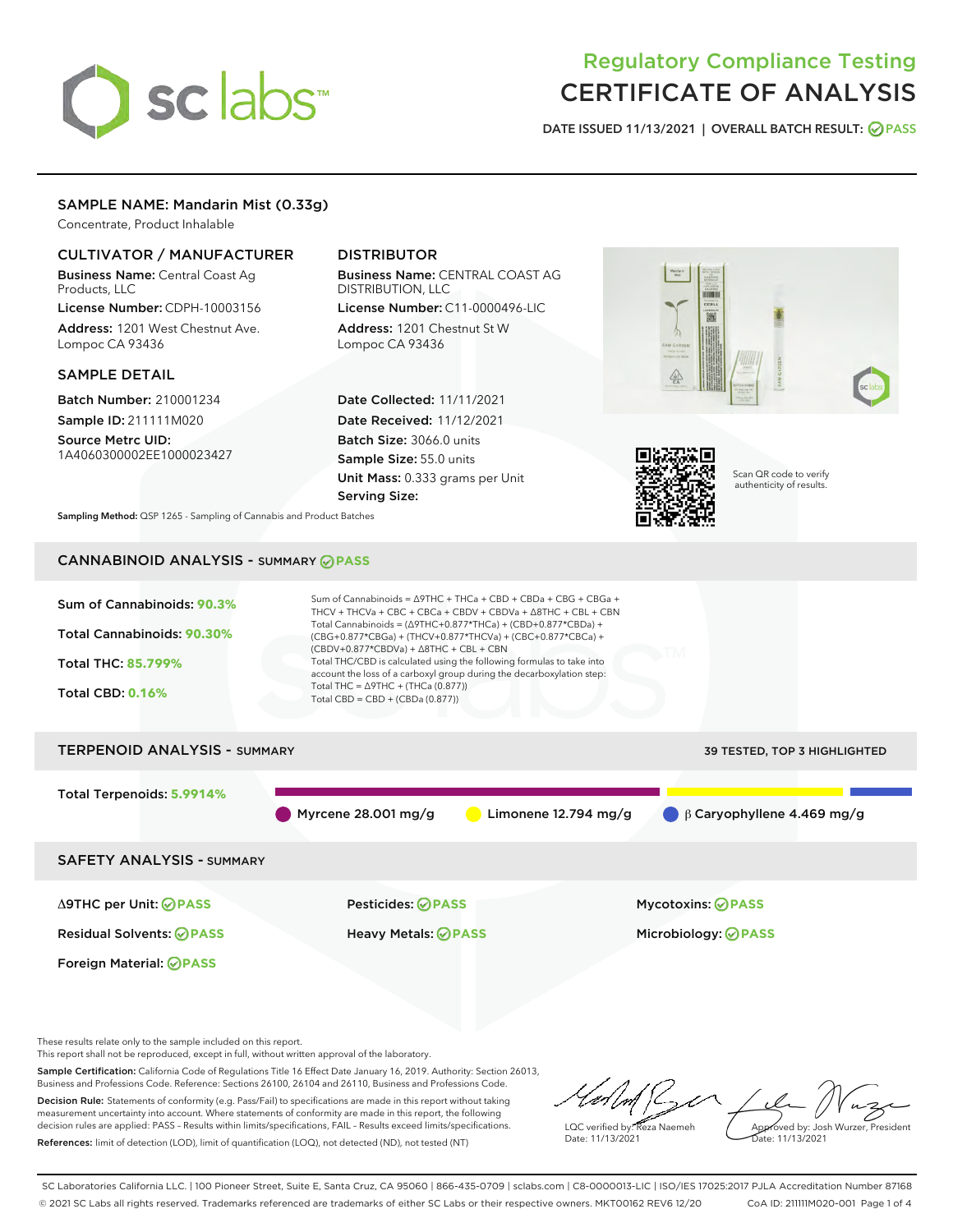



MANDARIN MIST (0.33G) | DATE ISSUED 11/13/2021 | OVERALL BATCH RESULT: 2 PASS

#### CANNABINOID TEST RESULTS - 11/13/2021 2 PASS

Tested by high-performance liquid chromatography with diode-array detection (HPLC-DAD). **Method:** QSP 1157 - Analysis of Cannabinoids by HPLC-DAD

#### TOTAL CANNABINOIDS: **90.30%**

Total Cannabinoids (Total THC) + (Total CBD) + (Total CBG) + (Total THCV) + (Total CBC) + (Total CBDV) + ∆8THC + CBL + CBN

TOTAL THC: **85.799%** Total THC (∆9THC+0.877\*THCa)

TOTAL CBD: **0.16%**

Total CBD (CBD+0.877\*CBDa)

TOTAL CBG: 3.652% Total CBG (CBG+0.877\*CBGa)

TOTAL THCV: 0.37% Total THCV (THCV+0.877\*THCVa)

TOTAL CBC: ND Total CBC (CBC+0.877\*CBCa)

TOTAL CBDV: ND Total CBDV (CBDV+0.877\*CBDVa)

| <b>COMPOUND</b>  | LOD/LOQ<br>(mg/g)          | <b>MEASUREMENT</b><br><b>UNCERTAINTY</b><br>(mg/g) | <b>RESULT</b><br>(mg/g) | <b>RESULT</b><br>(%) |
|------------------|----------------------------|----------------------------------------------------|-------------------------|----------------------|
| <b>A9THC</b>     | 0.06/0.26                  | ±29.515                                            | 857.99                  | 85.799               |
| <b>CBG</b>       | 0.06/0.19                  | ±1.439                                             | 36.52                   | 3.652                |
| <b>THCV</b>      | 0.1 / 0.2                  | ±0.18                                              | 3.7                     | 0.37                 |
| $\triangle$ 8THC | 0.1/0.4                    | ±0.17                                              | 2.1                     | 0.21                 |
| <b>CBD</b>       | 0.07/0.29                  | ±0.074                                             | 1.60                    | 0.160                |
| <b>CBN</b>       | 0.1/0.3                    | ±0.07                                              | 1.1                     | 0.11                 |
| <b>THCa</b>      | 0.05/0.14                  | N/A                                                | <b>ND</b>               | <b>ND</b>            |
| <b>THCVa</b>     | 0.07 / 0.20                | N/A                                                | <b>ND</b>               | <b>ND</b>            |
| <b>CBDa</b>      | 0.02/0.19                  | N/A                                                | <b>ND</b>               | <b>ND</b>            |
| <b>CBDV</b>      | 0.04 / 0.15                | N/A                                                | <b>ND</b>               | <b>ND</b>            |
| <b>CBDVa</b>     | 0.03/0.53                  | N/A                                                | <b>ND</b>               | <b>ND</b>            |
| <b>CBGa</b>      | 0.1/0.2                    | N/A                                                | <b>ND</b>               | <b>ND</b>            |
| <b>CBL</b>       | 0.06 / 0.24                | N/A                                                | <b>ND</b>               | <b>ND</b>            |
| <b>CBC</b>       | 0.2 / 0.5                  | N/A                                                | <b>ND</b>               | <b>ND</b>            |
| <b>CBCa</b>      | 0.07/0.28                  | N/A                                                | <b>ND</b>               | <b>ND</b>            |
|                  | <b>SUM OF CANNABINOIDS</b> |                                                    | 903.0 mg/g              | 90.3%                |

#### **UNIT MASS: 0.333 grams per Unit**

| ∆9THC per Unit                         | 1120 per-package limit | 285.71 mg/unit  | <b>PASS</b> |
|----------------------------------------|------------------------|-----------------|-------------|
| <b>Total THC per Unit</b>              |                        | 285.71 mg/unit  |             |
| <b>CBD</b> per Unit                    |                        | $0.53$ mg/unit  |             |
| <b>Total CBD per Unit</b>              |                        | $0.53$ mg/unit  |             |
| <b>Sum of Cannabinoids</b><br>per Unit |                        | 300.7 mg/unit   |             |
| <b>Total Cannabinoids</b><br>per Unit  |                        | $300.7$ mg/unit |             |

| <b>COMPOUND</b>         | LOD/LOQ<br>(mg/g) | ASUREIVI<br><b>UNCERTAINTY</b><br>(mg/g) | <b>RESULT</b><br>(mg/g)                         | <b>RESULT</b><br>$(\%)$ |
|-------------------------|-------------------|------------------------------------------|-------------------------------------------------|-------------------------|
| <b>Myrcene</b>          | 0.008 / 0.025     | ±0.3612                                  | 28.001                                          | 2.8001                  |
| Limonene                | 0.005 / 0.016     | ±0.1830                                  | 12.794                                          | 1.2794                  |
| $\beta$ Caryophyllene   | 0.004 / 0.012     | ±0.1591                                  | 4.469                                           | 0.4469                  |
| $\alpha$ Pinene         | 0.005 / 0.017     | ±0.0259                                  | 3.008                                           | 0.3008                  |
| Ocimene                 | 0.011 / 0.038     | ±0.0965                                  | 3.006                                           | 0.3006                  |
| $\beta$ Pinene          | 0.004 / 0.014     | ±0.0271                                  | 2.359                                           | 0.2359                  |
| Linalool                | 0.009 / 0.032     | ±0.0716                                  | 1.885                                           | 0.1885                  |
| $\alpha$ Humulene       | 0.009/0.029       | ±0.0351                                  | 1.093                                           | 0.1093                  |
| Terpinolene             | 0.008 / 0.026     | ±0.0187                                  | 0.914                                           | 0.0914                  |
| Fenchol                 | 0.010 / 0.034     | ±0.0236                                  | 0.610                                           | 0.0610                  |
| <b>Terpineol</b>        | 0.016 / 0.055     | ±0.0279                                  | 0.454                                           | 0.0454                  |
| trans-β-Farnesene       | 0.008 / 0.025     | ±0.0103                                  | 0.289                                           | 0.0289                  |
| Camphene                | 0.005 / 0.015     | ±0.0032                                  | 0.277                                           | 0.0277                  |
| Valencene               | 0.009 / 0.030     | ±0.0103                                  | 0.150                                           | 0.0150                  |
| <b>Borneol</b>          | 0.005 / 0.016     | ±0.0052                                  | 0.125                                           | 0.0125                  |
| Fenchone                | 0.009 / 0.028     | ±0.0025                                  | 0.086                                           | 0.0086                  |
| Guaiol                  | 0.009 / 0.030     | ±0.0037                                  | 0.079                                           | 0.0079                  |
| Citronellol             | 0.003 / 0.010     | ±0.0025                                  | 0.051                                           | 0.0051                  |
| $\alpha$ Bisabolol      | 0.008 / 0.026     | ±0.0026                                  | 0.048                                           | 0.0048                  |
| $\gamma$ Terpinene      | 0.006 / 0.018     | ±0.0007                                  | 0.041                                           | 0.0041                  |
| $\alpha$ Phellandrene   | 0.006 / 0.020     | ±0.0005                                  | 0.039                                           | 0.0039                  |
| $\alpha$ Terpinene      | 0.005 / 0.017     | ±0.0005                                  | 0.035                                           | 0.0035                  |
| Nerolidol               | 0.009 / 0.028     | ±0.0018                                  | 0.028                                           | 0.0028                  |
| Sabinene Hydrate        | 0.006 / 0.022     | ±0.0010                                  | 0.025                                           | 0.0025                  |
| 3 Carene                | 0.005 / 0.018     | ±0.0003                                  | 0.024                                           | 0.0024                  |
| Nerol                   | 0.003 / 0.011     | ±0.0006                                  | 0.013                                           | 0.0013                  |
| Geraniol                | 0.002 / 0.007     | ±0.0005                                  | 0.011                                           | 0.0011                  |
| p-Cymene                | 0.005 / 0.016     | N/A                                      | <loq< th=""><th><loq< th=""></loq<></th></loq<> | <loq< th=""></loq<>     |
| Eucalyptol              | 0.006 / 0.018     | N/A                                      | <loq< th=""><th><loq< th=""></loq<></th></loq<> | <loq< th=""></loq<>     |
| Caryophyllene<br>Oxide  | 0.010 / 0.033     | N/A                                      | <loq< th=""><th><loq< th=""></loq<></th></loq<> | <loq< th=""></loq<>     |
| Sabinene                | 0.004 / 0.014     | N/A                                      | ND                                              | ND                      |
| (-)-Isopulegol          | 0.005 / 0.016     | N/A                                      | ND                                              | ND                      |
| Camphor                 | 0.006 / 0.019     | N/A                                      | ND                                              | ND                      |
| Isoborneol              | 0.004 / 0.012     | N/A                                      | ND                                              | ND                      |
| Menthol                 | 0.008 / 0.025     | N/A                                      | ND                                              | ND                      |
| R-(+)-Pulegone          | 0.003 / 0.011     | N/A                                      | ND                                              | ND                      |
| <b>Geranyl Acetate</b>  | 0.004 / 0.014     | N/A                                      | ND                                              | ND                      |
| $\alpha$ Cedrene        | 0.005 / 0.016     | N/A                                      | ND                                              | ND                      |
| Cedrol                  | 0.008 / 0.027     | N/A                                      | ND                                              | ND                      |
| <b>TOTAL TERPENOIDS</b> |                   |                                          | 59.914 mg/g                                     | 5.9914%                 |

SC Laboratories California LLC. | 100 Pioneer Street, Suite E, Santa Cruz, CA 95060 | 866-435-0709 | sclabs.com | C8-0000013-LIC | ISO/IES 17025:2017 PJLA Accreditation Number 87168 © 2021 SC Labs all rights reserved. Trademarks referenced are trademarks of either SC Labs or their respective owners. MKT00162 REV6 12/20 CoA ID: 211111M020-001 Page 2 of 4

# TERPENOID TEST RESULTS - 11/13/2021

Terpene analysis utilizing gas chromatography-flame ionization detection (GC-FID). **Method:** QSP 1192 - Analysis of Terpenoids by GC-FID

MEACUREMENT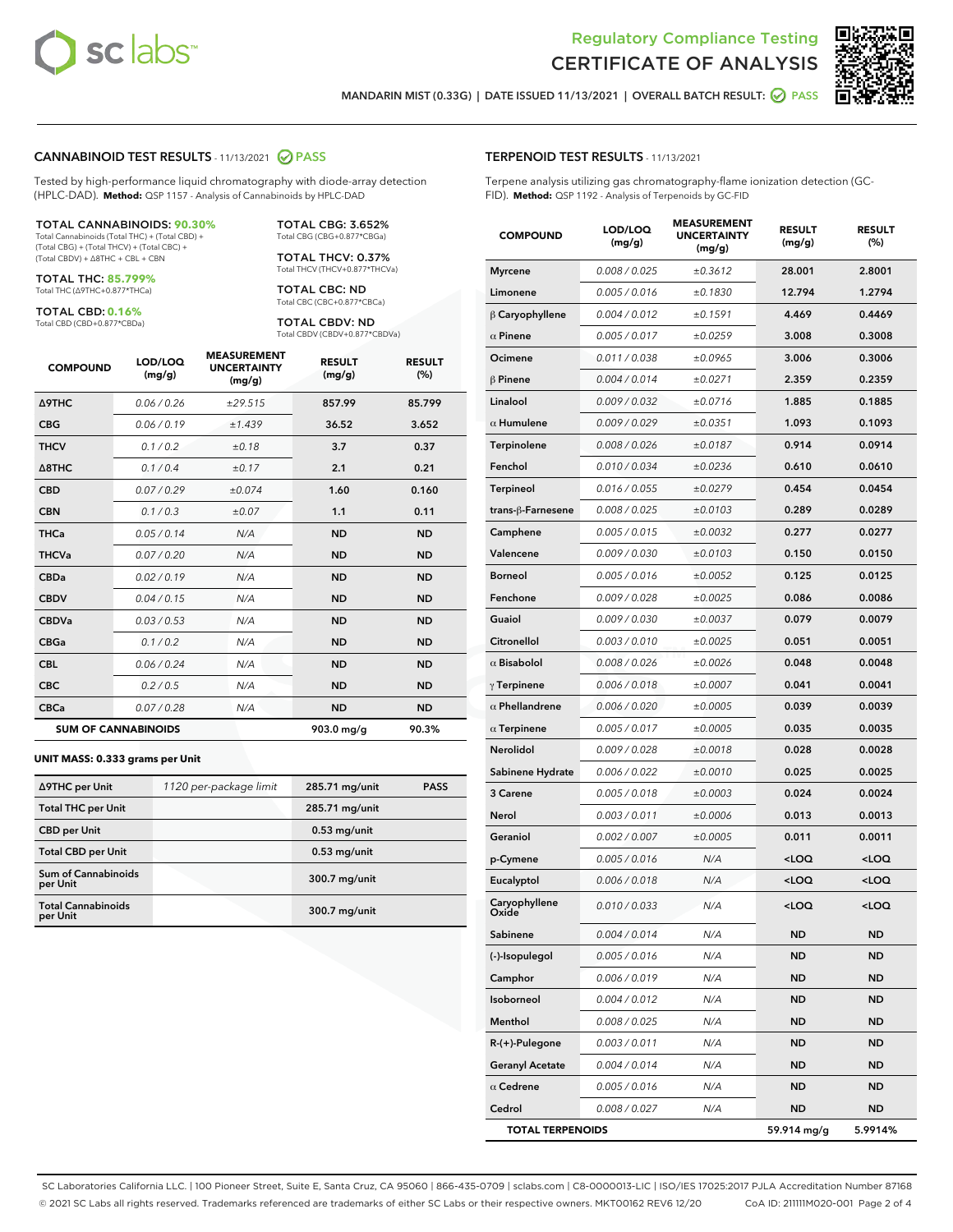



MANDARIN MIST (0.33G) | DATE ISSUED 11/13/2021 | OVERALL BATCH RESULT: @ PASS

# CATEGORY 1 PESTICIDE TEST RESULTS - 11/13/2021 2 PASS

Pesticide and plant growth regulator analysis utilizing high-performance liquid chromatography-mass spectrometry (HPLC-MS) or gas chromatography-mass spectrometry (GC-MS). \*GC-MS utilized where indicated. **Method:** QSP 1212 - Analysis of Pesticides and Mycotoxins by LC-MS or QSP 1213 - Analysis of Pesticides by GC-MS

| <b>COMPOUND</b>             | LOD/LOQ<br>$(\mu g/g)$ | <b>ACTION</b><br><b>LIMIT</b><br>$(\mu g/g)$ | <b>MEASUREMENT</b><br><b>UNCERTAINTY</b><br>$(\mu g/g)$ | <b>RESULT</b><br>$(\mu g/g)$ | <b>RESULT</b> |
|-----------------------------|------------------------|----------------------------------------------|---------------------------------------------------------|------------------------------|---------------|
| Aldicarb                    | 0.03/0.08              | $>$ LOD                                      | N/A                                                     | <b>ND</b>                    | <b>PASS</b>   |
| Carbofuran                  | 0.02 / 0.05            | $\ge$ LOD                                    | N/A                                                     | <b>ND</b>                    | <b>PASS</b>   |
| Chlordane*                  | 0.03/0.08              | $>$ LOD                                      | N/A                                                     | <b>ND</b>                    | <b>PASS</b>   |
| Chlorfenapyr*               | 0.03/0.10              | $\ge$ LOD                                    | N/A                                                     | <b>ND</b>                    | <b>PASS</b>   |
| Chlorpyrifos                | 0.02 / 0.06            | $\ge$ LOD                                    | N/A                                                     | <b>ND</b>                    | <b>PASS</b>   |
| Coumaphos                   | 0.02 / 0.07            | $\ge$ LOD                                    | N/A                                                     | <b>ND</b>                    | <b>PASS</b>   |
| Daminozide                  | 0.02 / 0.07            | $\ge$ LOD                                    | N/A                                                     | <b>ND</b>                    | <b>PASS</b>   |
| <b>DDVP</b><br>(Dichlorvos) | 0.03/0.09              | $\ge$ LOD                                    | N/A                                                     | <b>ND</b>                    | <b>PASS</b>   |
| <b>Dimethoate</b>           | 0.03 / 0.08            | $\ge$ LOD                                    | N/A                                                     | <b>ND</b>                    | <b>PASS</b>   |
| Ethoprop(hos)               | 0.03/0.10              | $\ge$ LOD                                    | N/A                                                     | <b>ND</b>                    | <b>PASS</b>   |
| Etofenprox                  | 0.02 / 0.06            | $\ge$ LOD                                    | N/A                                                     | <b>ND</b>                    | <b>PASS</b>   |
| Fenoxycarb                  | 0.03 / 0.08            | $\ge$ LOD                                    | N/A                                                     | <b>ND</b>                    | <b>PASS</b>   |
| Fipronil                    | 0.03/0.08              | $>$ LOD                                      | N/A                                                     | <b>ND</b>                    | <b>PASS</b>   |
| Imazalil                    | 0.02 / 0.06            | $\ge$ LOD                                    | N/A                                                     | <b>ND</b>                    | <b>PASS</b>   |
| Methiocarb                  | 0.02 / 0.07            | $\ge$ LOD                                    | N/A                                                     | <b>ND</b>                    | <b>PASS</b>   |
| Methyl<br>parathion         | 0.03/0.10              | $\ge$ LOD                                    | N/A                                                     | <b>ND</b>                    | <b>PASS</b>   |
| <b>Mevinphos</b>            | 0.03/0.09              | $\ge$ LOD                                    | N/A                                                     | <b>ND</b>                    | <b>PASS</b>   |
| Paclobutrazol               | 0.02 / 0.05            | $>$ LOD                                      | N/A                                                     | <b>ND</b>                    | <b>PASS</b>   |
| Propoxur                    | 0.03/0.09              | $\ge$ LOD                                    | N/A                                                     | <b>ND</b>                    | <b>PASS</b>   |
| Spiroxamine                 | 0.03 / 0.08            | $\ge$ LOD                                    | N/A                                                     | <b>ND</b>                    | <b>PASS</b>   |
| Thiacloprid                 | 0.03/0.10              | $\ge$ LOD                                    | N/A                                                     | <b>ND</b>                    | <b>PASS</b>   |

#### CATEGORY 2 PESTICIDE TEST RESULTS - 11/13/2021 @ PASS

| <b>COMPOUND</b>          | LOD/LOO<br>$(\mu g/g)$ | <b>ACTION</b><br>LIMIT<br>$(\mu g/g)$ | <b>MEASUREMENT</b><br><b>UNCERTAINTY</b><br>$(\mu g/g)$ | <b>RESULT</b><br>$(\mu g/g)$ | <b>RESULT</b> |  |
|--------------------------|------------------------|---------------------------------------|---------------------------------------------------------|------------------------------|---------------|--|
| Abamectin                | 0.03/0.10              | 0.1                                   | N/A                                                     | <b>ND</b>                    | <b>PASS</b>   |  |
| Acephate                 | 0.02/0.07              | 0.1                                   | N/A                                                     | <b>ND</b>                    | <b>PASS</b>   |  |
| Acequinocyl              | 0.02/0.07              | 0.1                                   | N/A                                                     | <b>ND</b>                    | <b>PASS</b>   |  |
| Acetamiprid              | 0.02 / 0.05            | 0.1                                   | N/A                                                     | <b>ND</b>                    | <b>PASS</b>   |  |
| Azoxystrobin             | 0.02/0.07              | 0.1                                   | N/A                                                     | <b>ND</b>                    | <b>PASS</b>   |  |
| <b>Bifenazate</b>        | 0.01 / 0.04            | 0.1                                   | N/A                                                     | <b>ND</b>                    | <b>PASS</b>   |  |
| <b>Bifenthrin</b>        | 0.02 / 0.05            | 3                                     | N/A                                                     | <b>ND</b>                    | <b>PASS</b>   |  |
| <b>Boscalid</b>          | 0.03/0.09              | 0.1                                   | N/A                                                     | <b>ND</b>                    | <b>PASS</b>   |  |
| Captan                   | 0.19/0.57              | 0.7                                   | N/A                                                     | <b>ND</b>                    | <b>PASS</b>   |  |
| Carbaryl                 | 0.02/0.06              | 0.5                                   | N/A                                                     | <b>ND</b>                    | <b>PASS</b>   |  |
| Chlorantranilip-<br>role | 0.04/0.12              | 10                                    | N/A                                                     | <b>ND</b>                    | <b>PASS</b>   |  |
| Clofentezine             | 0.03/0.09              | 0.1                                   | N/A                                                     | <b>ND</b>                    | <b>PASS</b>   |  |

| <b>CATEGORY 2 PESTICIDE TEST RESULTS</b> - 11/13/2021 continued |  |  |
|-----------------------------------------------------------------|--|--|
|                                                                 |  |  |

| <b>COMPOUND</b>               | LOD/LOQ<br>(µg/g) | <b>ACTION</b><br>LIMIT<br>(µg/g) | <b>MEASUREMENT</b><br><b>UNCERTAINTY</b><br>(µg/g) | <b>RESULT</b><br>(µg/g) | <b>RESULT</b> |
|-------------------------------|-------------------|----------------------------------|----------------------------------------------------|-------------------------|---------------|
| Cyfluthrin                    | 0.12 / 0.38       | $\overline{c}$                   | N/A                                                | <b>ND</b>               | <b>PASS</b>   |
| Cypermethrin                  | 0.11/0.32         | 1                                | N/A                                                | <b>ND</b>               | <b>PASS</b>   |
| Diazinon                      | 0.02 / 0.05       | 0.1                              | N/A                                                | <b>ND</b>               | <b>PASS</b>   |
| Dimethomorph                  | 0.03 / 0.09       | 2                                | N/A                                                | <b>ND</b>               | <b>PASS</b>   |
| Etoxazole                     | 0.02 / 0.06       | 0.1                              | N/A                                                | <b>ND</b>               | <b>PASS</b>   |
| Fenhexamid                    | 0.03 / 0.09       | 0.1                              | N/A                                                | <b>ND</b>               | <b>PASS</b>   |
| Fenpyroximate                 | 0.02 / 0.06       | 0.1                              | N/A                                                | <b>ND</b>               | <b>PASS</b>   |
| Flonicamid                    | 0.03 / 0.10       | 0.1                              | N/A                                                | <b>ND</b>               | <b>PASS</b>   |
| Fludioxonil                   | 0.03 / 0.10       | 0.1                              | N/A                                                | <b>ND</b>               | <b>PASS</b>   |
| Hexythiazox                   | 0.02 / 0.07       | 0.1                              | N/A                                                | <b>ND</b>               | <b>PASS</b>   |
| Imidacloprid                  | 0.04 / 0.11       | 5                                | N/A                                                | <b>ND</b>               | <b>PASS</b>   |
| Kresoxim-methyl               | 0.02 / 0.07       | 0.1                              | N/A                                                | <b>ND</b>               | <b>PASS</b>   |
| Malathion                     | 0.03 / 0.09       | 0.5                              | N/A                                                | <b>ND</b>               | <b>PASS</b>   |
| Metalaxyl                     | 0.02 / 0.07       | 2                                | N/A                                                | <b>ND</b>               | <b>PASS</b>   |
| Methomyl                      | 0.03 / 0.10       | $\mathcal{I}$                    | N/A                                                | <b>ND</b>               | <b>PASS</b>   |
| Myclobutanil                  | 0.03 / 0.09       | 0.1                              | N/A                                                | <b>ND</b>               | <b>PASS</b>   |
| Naled                         | 0.02 / 0.07       | 0.1                              | N/A                                                | <b>ND</b>               | <b>PASS</b>   |
| Oxamyl                        | 0.04 / 0.11       | 0.5                              | N/A                                                | <b>ND</b>               | <b>PASS</b>   |
| Pentachloronitro-<br>benzene* | 0.03 / 0.09       | 0.1                              | N/A                                                | <b>ND</b>               | <b>PASS</b>   |
| Permethrin                    | 0.04 / 0.12       | 0.5                              | N/A                                                | <b>ND</b>               | <b>PASS</b>   |
| Phosmet                       | 0.03 / 0.10       | 0.1                              | N/A                                                | <b>ND</b>               | <b>PASS</b>   |
| Piperonylbu-<br>toxide        | 0.02 / 0.07       | 3                                | N/A                                                | <b>ND</b>               | <b>PASS</b>   |
| Prallethrin                   | 0.03 / 0.08       | 0.1                              | N/A                                                | <b>ND</b>               | <b>PASS</b>   |
| Propiconazole                 | 0.02 / 0.07       | 0.1                              | N/A                                                | <b>ND</b>               | <b>PASS</b>   |
| Pyrethrins                    | 0.04 / 0.12       | 0.5                              | N/A                                                | <b>ND</b>               | <b>PASS</b>   |
| Pyridaben                     | 0.02 / 0.07       | 0.1                              | N/A                                                | <b>ND</b>               | <b>PASS</b>   |
| Spinetoram                    | 0.02 / 0.07       | 0.1                              | N/A                                                | <b>ND</b>               | <b>PASS</b>   |
| Spinosad                      | 0.02 / 0.07       | 0.1                              | N/A                                                | <b>ND</b>               | <b>PASS</b>   |
| Spiromesifen                  | 0.02 / 0.05       | 0.1                              | N/A                                                | <b>ND</b>               | <b>PASS</b>   |
| Spirotetramat                 | 0.02 / 0.06       | 0.1                              | N/A                                                | ND                      | <b>PASS</b>   |
| Tebuconazole                  | 0.02 / 0.07       | 0.1                              | N/A                                                | <b>ND</b>               | <b>PASS</b>   |
| Thiamethoxam                  | 0.03 / 0.10       | 5                                | N/A                                                | <b>ND</b>               | <b>PASS</b>   |
| Trifloxystrobin               | 0.03 / 0.08       | 0.1                              | N/A                                                | <b>ND</b>               | <b>PASS</b>   |

SC Laboratories California LLC. | 100 Pioneer Street, Suite E, Santa Cruz, CA 95060 | 866-435-0709 | sclabs.com | C8-0000013-LIC | ISO/IES 17025:2017 PJLA Accreditation Number 87168 © 2021 SC Labs all rights reserved. Trademarks referenced are trademarks of either SC Labs or their respective owners. MKT00162 REV6 12/20 CoA ID: 211111M020-001 Page 3 of 4